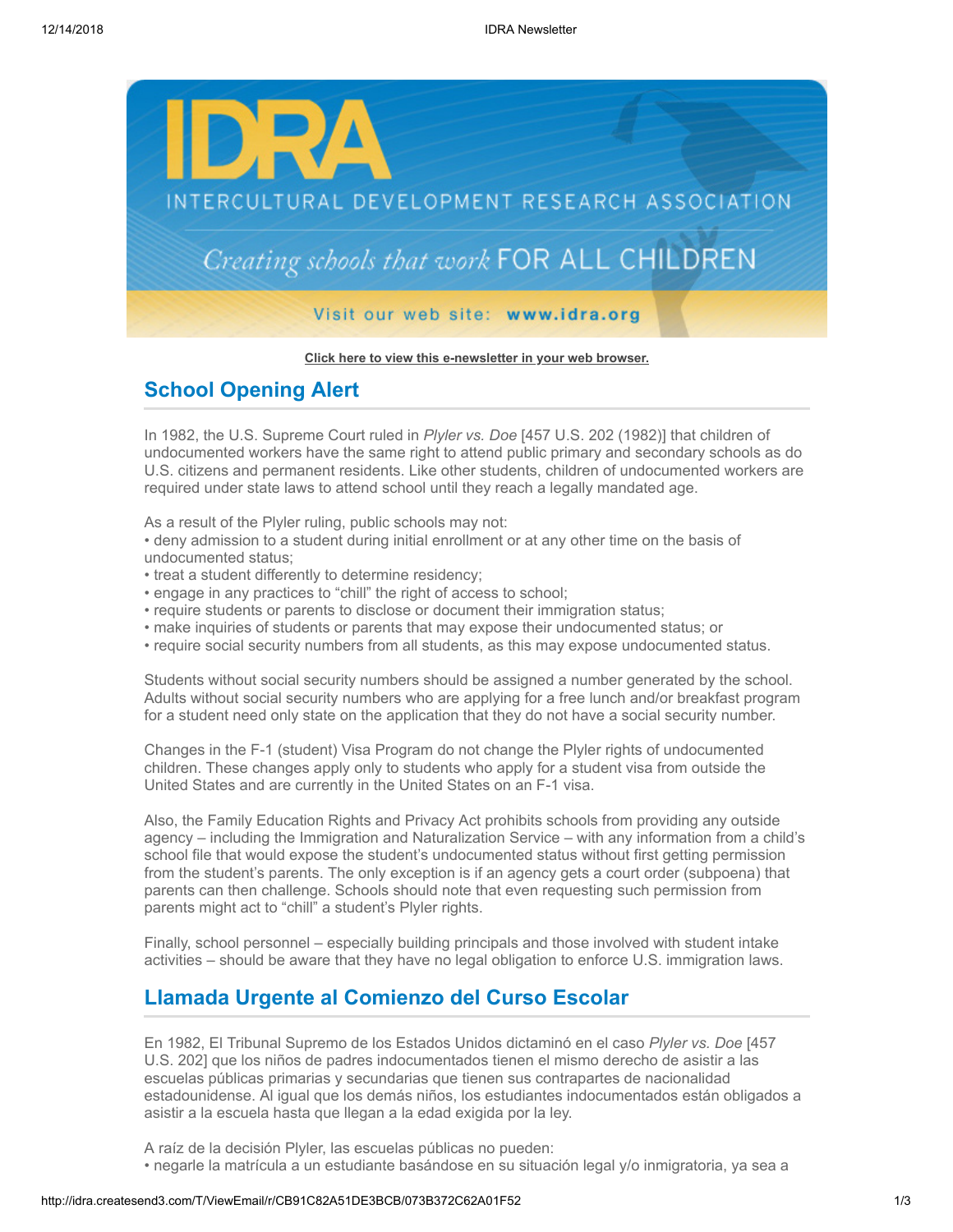## 12/14/2018 IDRA Newsletter

principios del curso o durante cualquier otro momento del año escolar;

- tratar a un estudiante en forma desigual para verificar su situación de residencia;
- efectuar prácticas cuyo resultado sea obstruir el derecho de acceso a los servicios escolares;
- requerir que un estudiante o sus padres revelen o documenten su situación inmigratoria;
- hacer interrogatorios a estudiantes o padres que pudieran revelar su situación de indocumentados;

• exigir que un estudiante obtenga un número de seguro social como requisito de admisión a la escuela.

La escuela debe de asignar un número de identificación a los estudiantes que no tienen tarjeta de seguro social. Los adultos sin números de seguro social quienes están solicitando que a un estudiante lo admitan a un programa de almuerzo y/o desayuno gratis, sólo tienen que indicar que no tienen seguro social en el formulario.

Cambios del Programa de Visado F-1 (de estudiantes) no cambiarán las obligaciones antedichas en cuanto a los niños indocumentados. Se aplican sólo a los estudiantes que solicitan del extranjero un visado de estudiantes y que están actualmente en los Estados Unidos en un Visado F-1.

Además, el Acta Familiar de Derechos y Privacidad Escolar (Family Education Rights and Privacy Act) le prohibe a las escuelas proveerle a cualquier agencia externa – incluyendo el Servicio de Inmigración y Naturalización (Immigration and Naturalization Service – INS) – cualquier información del archivo personal de un estudiante que pudiera revelar su estado legal sin haber obtenido permiso de los padres del estudiante. La única excepción es si una agencia obtiene una orden judicial – conocida como una citación o subpoena – que los padres pueden retar. Los oficiales escolares deben estar conscientes de que el mero hecho de pedirle tal permiso a los padres podría impedir los derechos Plyler de un estudiante.

Finalmente, el personal escolar – especialmente los directores y otros administradores o personal docente – deben saber que no están bajo ninguna obligación legal de poner en vigor las leyes de inmigración de los EEUU.

For more information or to report incidents of school exclusion or delay, call: Para más información, o para denunciar incidentes de exclusión escolar o retraso en la admisión a clases, favor de llamar a:

META (Nationwide) 617- 628-2226 NY Immigration Hotline (Nationwide) 212-419-3737 MALDEF (Los Angeles) 213-629-2512 MALDEF (Chicago) 312-427-0701 MALDEF (San Antonio) 210-224-5476 MALDEF (Washington, D.C.) 202-293-2828

Please copy and distribute this flier. Favor de copiar y distribuir esta hoja informativa.

The **Intercultural Development Research Association** is an independent private non-profit organization dedicated to realizing the right of every child to a quality education. IDRA strengthens and transforms public education by providing dynamic training; useful research, evaluation, and frameworks for action; timely policy analyses; and innovative materials and programs.

IDRA works hand-in-hand with hundreds of thousands of educators and families each year in communities and classrooms around the country. All our work rests on an unwavering commitment to creating self-renewing schools that value and promote the success of students of all backgrounds.

We are a small organization with a powerful mission: to create schools that work for *all* children.



5815 Callaghan Road, Suite 101 San Antonio, Texas 78228 Phone: 210.444.1710 Fax: 210.444.1714 contact@idra.org • www.idra.org

**[Unsubscribe](http://idra.createsend1.com/t/r/u/qlhkhl/uyyhirl/)** • **[Forward to a Friend](http://idra.forwardtomyfriend.com/r/uyyhirl-8659CEE7-qlhkhl-l)** • Designed by **[Impulse Development](http://idra.createsend1.com/t/r/l/qlhkhl/uyyhirl/j)**